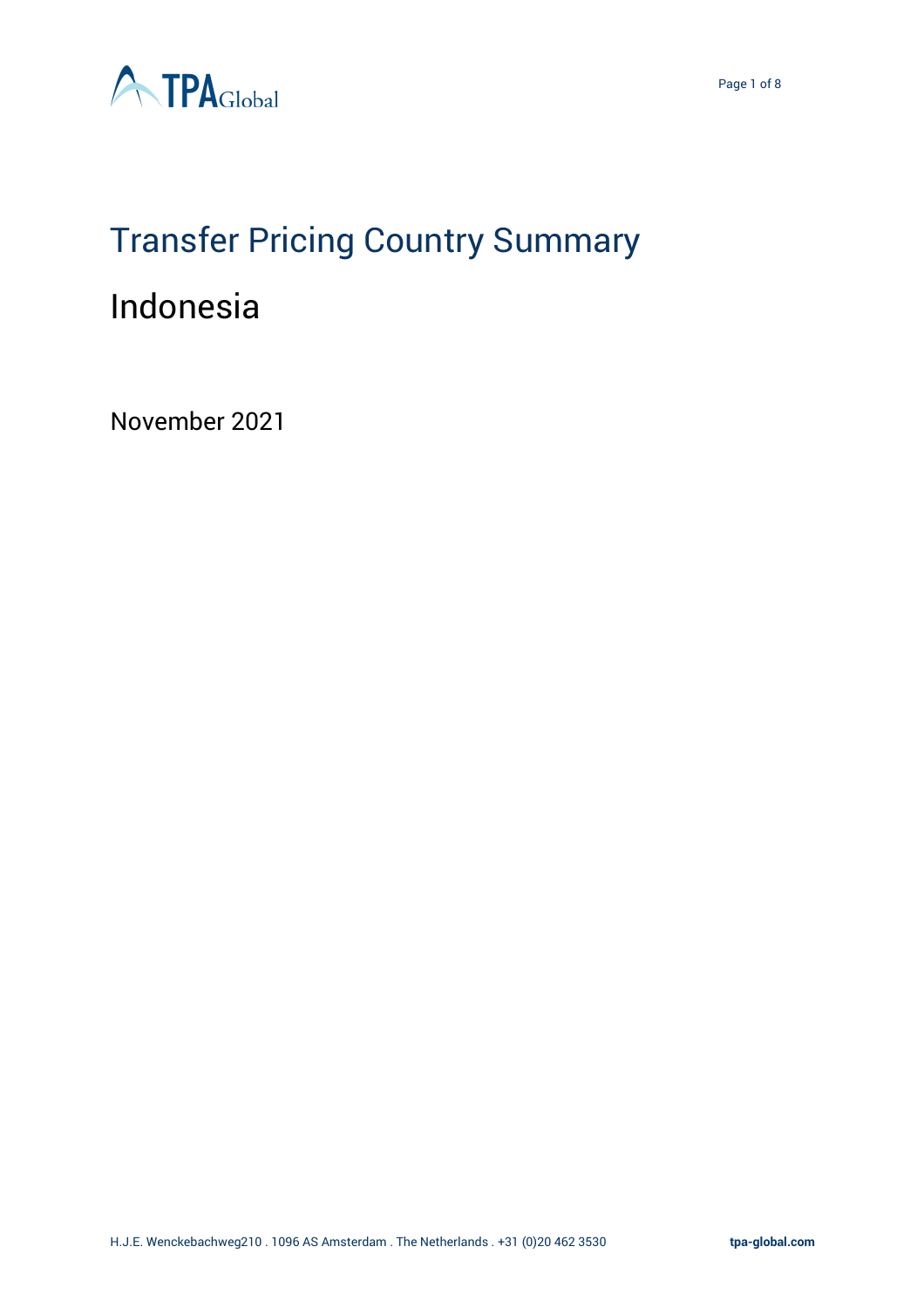# **ATPA**Global

| 1.           |  |                                                                                |  |  |  |  |  |  |
|--------------|--|--------------------------------------------------------------------------------|--|--|--|--|--|--|
| 2.           |  |                                                                                |  |  |  |  |  |  |
| a)           |  |                                                                                |  |  |  |  |  |  |
| b)           |  |                                                                                |  |  |  |  |  |  |
| c)           |  |                                                                                |  |  |  |  |  |  |
| d)           |  |                                                                                |  |  |  |  |  |  |
| e)           |  |                                                                                |  |  |  |  |  |  |
| f)           |  |                                                                                |  |  |  |  |  |  |
| 3.           |  |                                                                                |  |  |  |  |  |  |
| a)           |  |                                                                                |  |  |  |  |  |  |
| b)           |  |                                                                                |  |  |  |  |  |  |
| c)           |  |                                                                                |  |  |  |  |  |  |
| d)           |  |                                                                                |  |  |  |  |  |  |
| e)           |  |                                                                                |  |  |  |  |  |  |
| f            |  |                                                                                |  |  |  |  |  |  |
| g)           |  |                                                                                |  |  |  |  |  |  |
| h)           |  | Production Process for TP Relevant Returns, Documents, Forms and Financials  6 |  |  |  |  |  |  |
| i)           |  |                                                                                |  |  |  |  |  |  |
| j)           |  |                                                                                |  |  |  |  |  |  |
| $\mathsf{k}$ |  |                                                                                |  |  |  |  |  |  |
| I)           |  |                                                                                |  |  |  |  |  |  |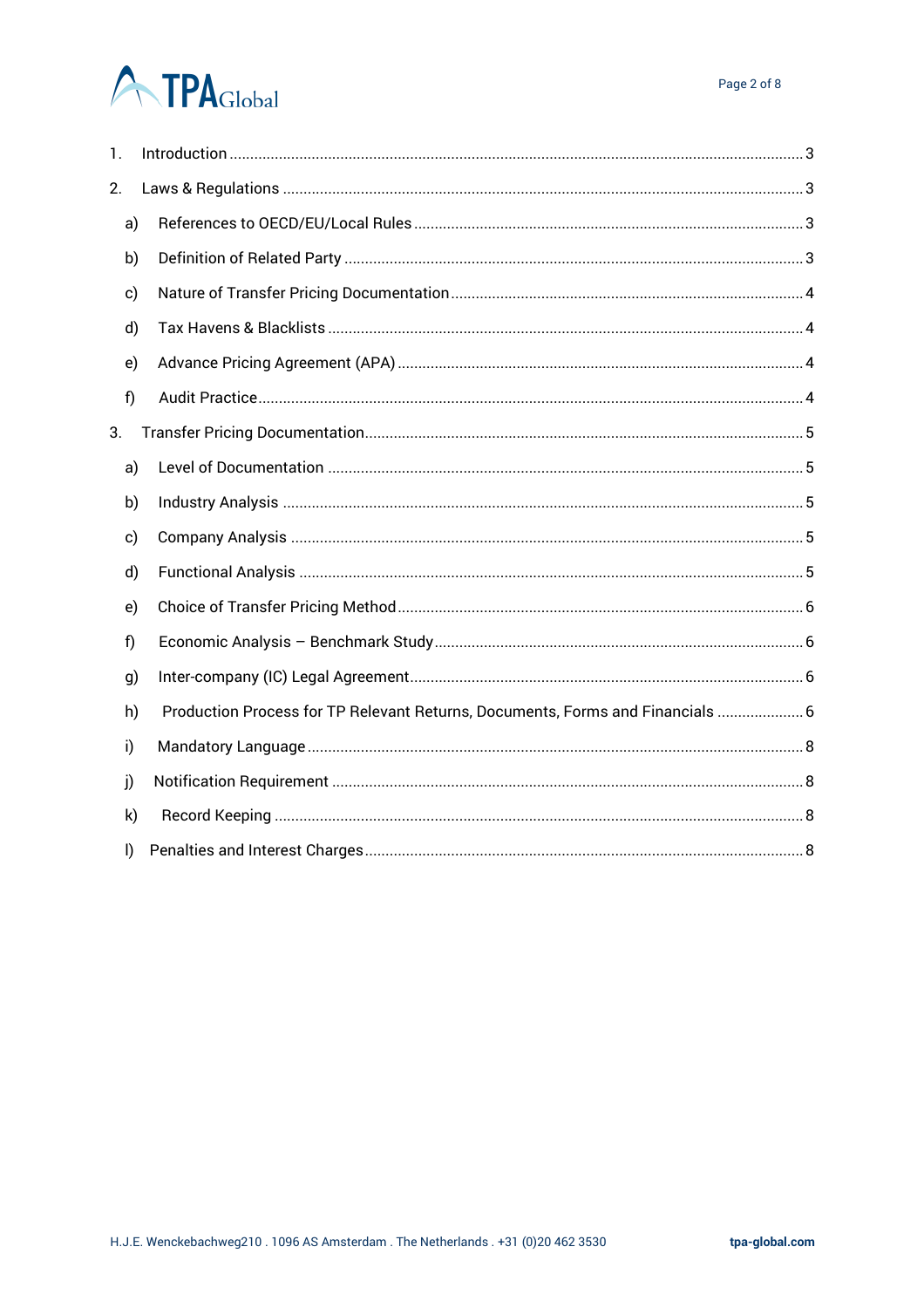

# <span id="page-2-0"></span>1. Introduction

In Indonesia the OECD TP Guidelines are used as a point of reference, so as to formulate the TP policy and as a consultation for dispute resolution. Therefore, Indonesia adheres to the OECD Guidelines.

# <span id="page-2-2"></span><span id="page-2-1"></span>2. Laws & Regulations

#### a) References to OECD/EU/Local Rules

The legal framework for transfer pricing includes:

• Article 18 of the Income Tax Law, which allows the Director General of Taxation (DGT) to adjust a taxpayer's related party transactions if they are non-arm's length in nature;

• DGT Regulation No. 43/2010 entitled "Application of Common Business Practices and Arm's Length Principle in Transactions between Taxpayers and Parties who have a Special Relationship". The rules apply to both domestic and international related party dealings. This regulation is amended by DGT Regulation No.32/2011;

• Regulation No. 69/2010, Advance Pricing Agreement Procedures, dated 31 December 2010;

• The Directorate General of Tax (DGT) issued Regulation Number PER-22/PJ/2013 regarding Tax Audit Procedures for Taxpayers with Related Party Transactions.

• The Directorate General of Tax (DGT) issued The Circular Letter Number SE-50/PJ/2013 regarding The Technical Audit Guidelines for Taxpayer with Related Party Transactions.

• Regulation No. 7/PMK.03/2015, Guidelines for establishment and implementation of advance pricing agreement, dated 01 December 2015.

• The Indonesian Ministry of Finance has issued Minister of Finance Regulation number. 213/PMK.03/2016 (PMK-213), which implemented CbC Reporting, local file and master file.

• The Directorate General of Tax (DGT) issued Regulation Number PER-29/PJ/2017, which explained the procedure of CbC Reporting.

#### b) Definition of Related Party

<span id="page-2-3"></span>Transfer pricing rules apply to both domestic and cross-border transactions between parties that have a "special relationship". Based on Income tax article 18 paragraphs 4 the definitions of related party are:

• A taxpayer who owns directly or indirectly at least 25% of equity of other taxpayers; a relationship between taxpayer through ownership of at least 25% of two or more taxpayers, as well as relationship between two or more taxpayer concerned; or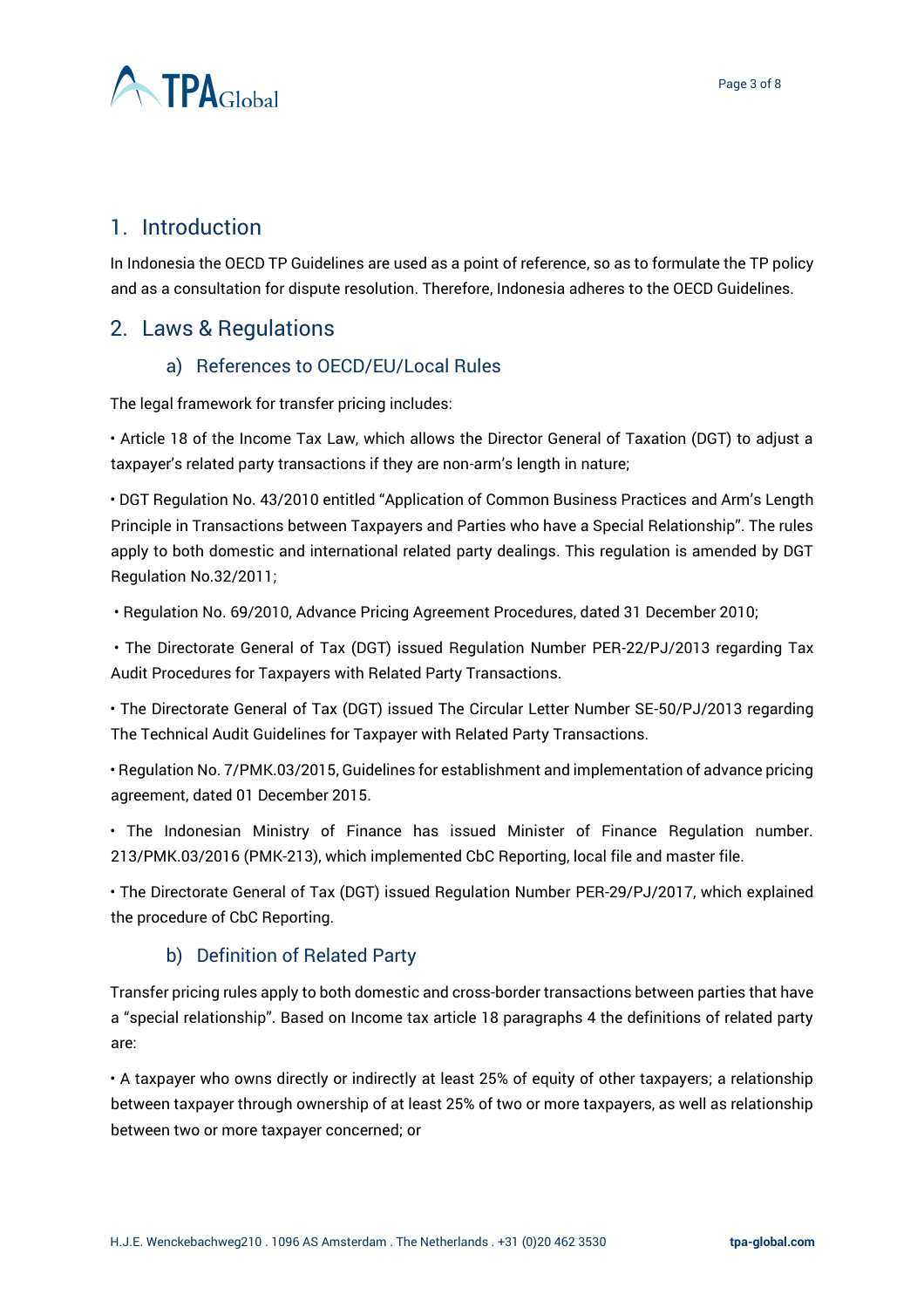



• A taxpayer who controls other taxpayer; or two or more taxpayers are directly or indirectly under the same control; or

• A family relationship either through blood or through marriage within one degree of direct or indirect lineage.

## c) Nature of Transfer Pricing Documentation

<span id="page-3-0"></span>The nature of TP Documentation in Indonesia follows the OECD Guidelines, as previously noted. Accordingly taxpayers are obliged to provide a Master file, a Local file and CbCR.

#### d) Tax Havens & Blacklists

<span id="page-3-1"></span>Indonesia does not have a Tax Haven list available.

## e) Advance Pricing Agreement (APA)

<span id="page-3-2"></span>APA is available through Regulation No. 69/2010, Advance Pricing Agreement Procedures, dated 31 December 2010. The regulation provides only for three-year APA terms, but can include rollbacks if the prior years are not under audit. APA renewal can be conducted in the last fiscal year of the APA enactment. Regulation No.7/PMK.03/2015 dated on 12 January 2015 by the ministry of finance provides guidelines for establishment and implementation of advance pricing agreement. No fee is charged for an APA application. Advance Pricing Agreement owned by members of a Business Group and other taxation provisions related to the allocation of income among members of a Business Group must be disclosed in the master file.

#### f) Audit Practice

<span id="page-3-3"></span>The DGT published Circular Letter No. SE-15/PJ/2018 (SE-15) addressing tax audit policies on August 13, 2018. As per SE-15, numerous indications are utilized to determine whether taxpayers should be listed on the Audit Priority Target List for transfer pricing concerns. The indications listed below are used:

- taxpayers that conduct dealings with affiliates having a zero or low effective tax rate;
- signs that a taxpayer is engaging in a transaction scheme involving businesses with little commercial substance or that contribute no economic value (reinvoicing);
- taxpayers with extensive affiliate transactions, notably in terms of sales value;
- the existence of intra-group transactions such as service supply, royalty payment, and cost distribution arrangements;
- the presence of corporate restructuring events such as mergers and acquisitions;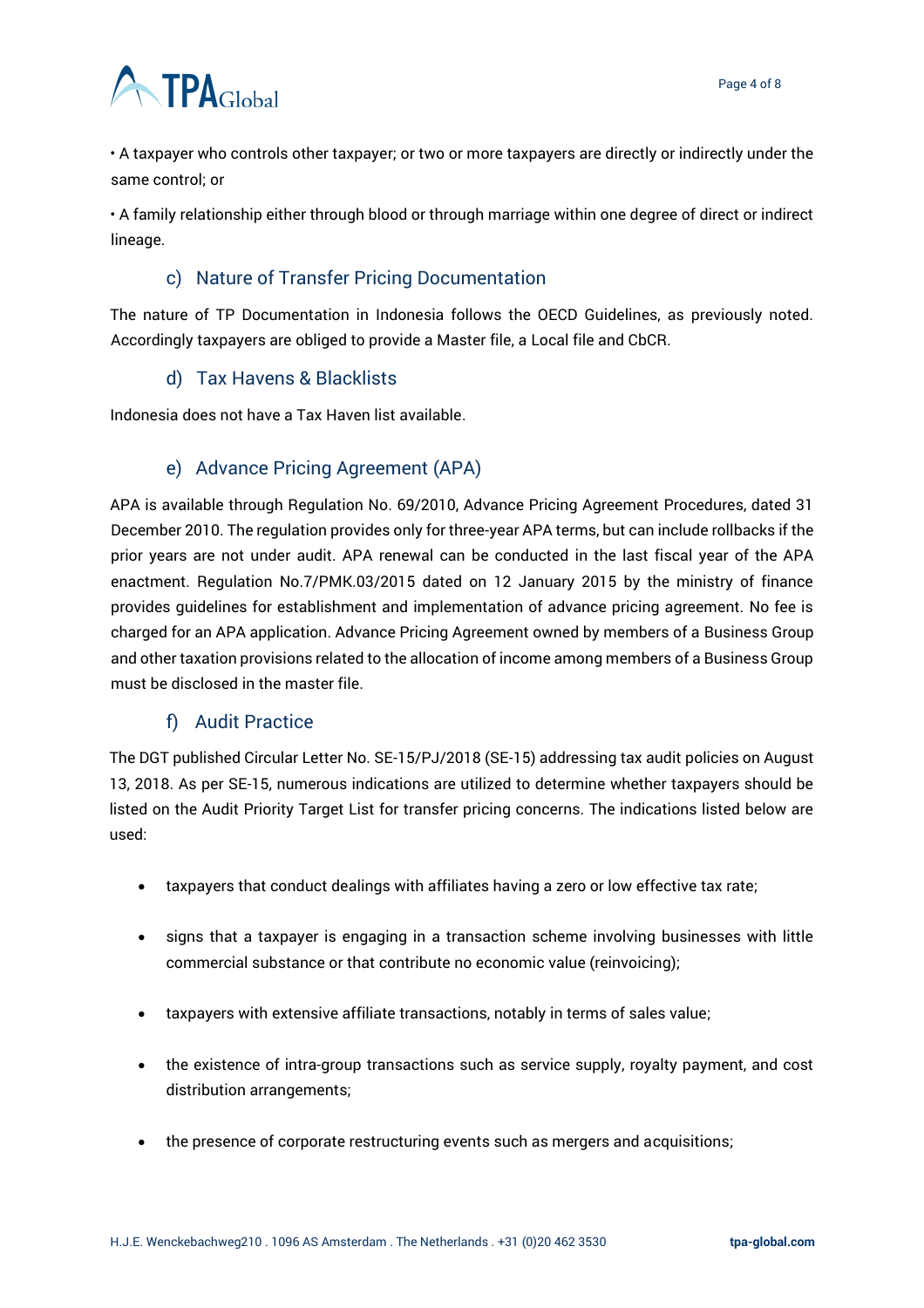

- The taxpayer's financial performance differs from the industry's financial performance; and
- The taxpayer has suffered a string of losses. Namely three tax years out of the previous five years.

# <span id="page-4-1"></span><span id="page-4-0"></span>3. Transfer Pricing Documentation

#### a) Level of Documentation

Indonesian transfer pricing regulation, PMK-213, dated 30 December 2016 regulates transfer pricing documentation consisting local file, master file, and CbCR.

Local and master files apply to companies with gross revenue in the preceding tax year exceeding Indonesian Rupiah (IDR) 50,000,000,000, or, with tangible goods transactions in the preceding tax year, or, services, royalties, interest or other transactions in the preceding tax year exceeding IDR 20,000,000,000 or 5,000,000,000 respectively.

Similarly, it applies to companies if their related party transactions with affiliated party are located in a jurisdiction with tax rate lower than Indonesia's (i.e. currently at 25%).

CbCR apply to parent entity of a group with consolidated gross revenue in one tax year of at least IDR 11 trillion or Euro (EUR) 750 million for foreign parent entity. Parent entity must not directly or indirectly owned by other constituent entity of a group, or it is directly or indirectly owned by other entity, but that other entity has no obligation to consolidate the financial statements of the entity.

#### b) Industry Analysis

<span id="page-4-2"></span>By identifying value drivers for the relevant industry, a first indication of the level of profitability common in the industry is being given.

#### c) Company Analysis

<span id="page-4-3"></span>A description of the management structure of the local entity, a local organisation chart, and a description of the individuals to whom local management reports and the country(ies) in which such individuals maintain their principal offices.

A detailed description of the business and business strategy pursued by the local entity including an indication whether the local entity has been involved in or affected by business restructurings or intangibles transfers in the present or immediately past year and an explanation of those aspects of such transactions affecting the local entity.

#### d) Functional Analysis

<span id="page-4-4"></span>In conducting a functional analysis, an assessment is made of the significant activities and responsibilities that are performed by the related parties relevant to the Intercompany Transactions under review, the tangible and intangible assets that are employed and the risks that are borne in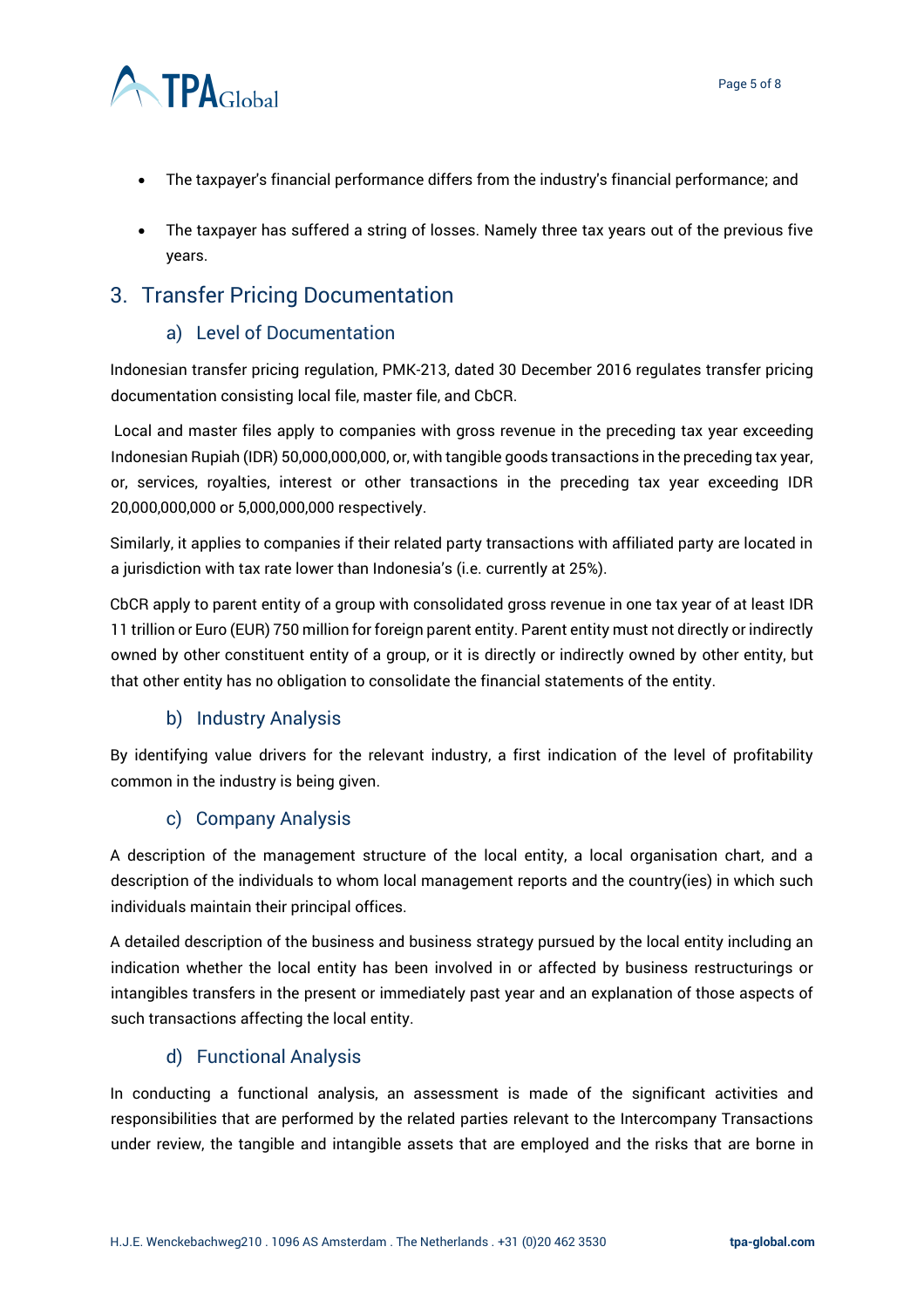# **ATPA**Global

undertaking the business activities. Such an assessment is consistent with the recommendations that have been made in the OECD Guidelines at paragraph 1.51.

#### e) Choice of Transfer Pricing Method

<span id="page-5-0"></span>The following methods are accepted:

- − Comparable uncontrolled price (CUP) method
- − Resale price method
- − Cost plus method
- − Profit spit method
- − Transactional net margin (TNMM) method

According to SE-50/PJ/2013, after identified the business characteristics of the Taxpayer, selection of the most appropriate transfer pricing method can be determined with 2 (two) following steps:

- Identifying any available comparable data; and
- <span id="page-5-1"></span>• Choosing the most appropriate transfer pricing method based on fact and condition

#### f) Economic Analysis – Benchmark Study

Benchmark studies are considered as the most appropriate method to determine the arm's length price of intra-company transactions. According to PER-32, PER-22, and SE-50, there are two comparables which are internal comparable and external comparable. Internal comparable derive from the company, meanwhile external comparable derive from external database. In addition, for the external comparable, domestic and foreign public data are used as comparables. Asia-pasific data can also be used for benchmarking purposes if domestic comparables are not available. Full range is used when there are only two comparables; and interquartile range is used when there are three or more comparables.

#### g) Inter-company (IC) Legal Agreement

<span id="page-5-2"></span>Although an Inter-company legal agreement formalizes the business and financial relationship between group entities, the legal agreements have a lower ranking since the OECD 2017 Guidelines made the ''conduct of parties'' the prevailing concept.

# <span id="page-5-3"></span>h) Production Process for TP Relevant Returns, Documents, Forms and Financials

In the chart below, the existence of the filing requirements with the details of which format is used, the latest filing date, notification requirement and its deadline, thresholds to be applied in case it exists, and the required languages are demonstrated. This information can be seen respectively for CIT, master file, local file, CbCR, local forms, annual accounts and segmented P&L documentations.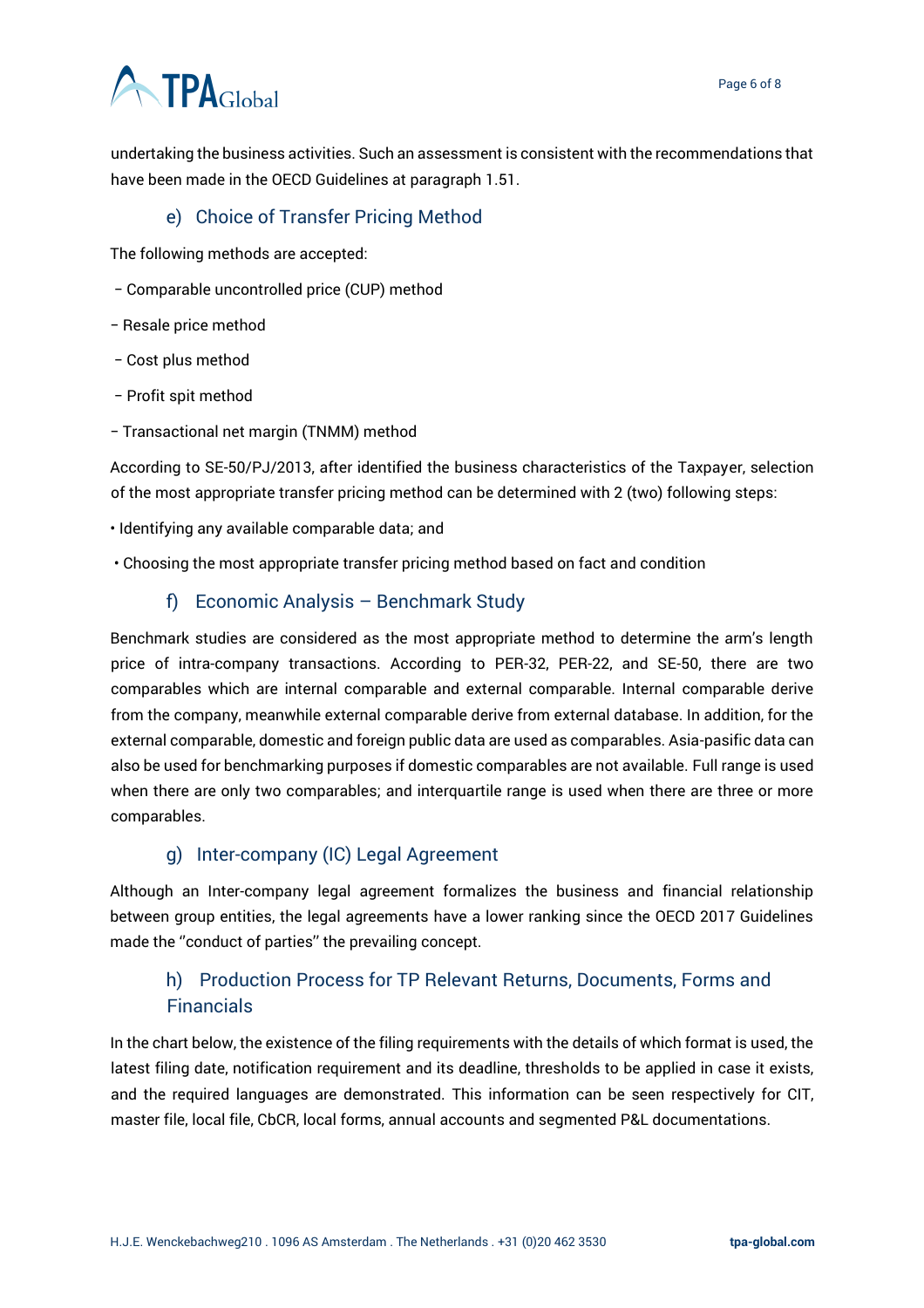

|                                    | Prepare or<br>File? | Format          | <b>Deadline</b>                                                                          | Notification<br>Deadline*                             | Threshold*<br>(Yes/No)                                                           | Local<br>Language<br>(Yes/No)*(If<br>"No", it can be<br>filed in<br>English) |
|------------------------------------|---------------------|-----------------|------------------------------------------------------------------------------------------|-------------------------------------------------------|----------------------------------------------------------------------------------|------------------------------------------------------------------------------|
| Corporat<br>e Income<br><b>Tax</b> | File                | N/A             | No later than<br>months<br>4<br>after the end<br>оf<br>the<br>taxpayer's<br>fiscal year. | N/A                                                   | N/A                                                                              | Yes                                                                          |
| <b>Master</b><br><b>File</b>       | Prepare             | Local<br>format | No later than<br>months<br>4<br>after the end<br>of<br>the<br>taxpayer's<br>fiscal year. | N/A                                                   | Gross<br>revenue<br>of more than<br>IDR 50 billion in<br>the prior fiscal<br>yea | Yes                                                                          |
| <b>Local File</b>                  | Prepare             | Local<br>format | No later than<br>months<br>4<br>after the end<br>оf<br>the<br>taxpayer's<br>fiscal year. | N/A                                                   | Gross<br>revenue<br>of more than<br>IDR 50 billion in<br>the prior fiscal<br>yea | Yes                                                                          |
| <b>CbCR</b>                        | File                | <b>OECD</b>     | months<br>12<br>after the last<br>day of FY                                              | 12 months<br>after<br>the<br>last day of<br><b>FY</b> | Gross<br>revenue<br>of at least IDR<br>11 trillion                               | Yes                                                                          |
| <b>Annual</b><br><b>Accounts</b>   | Prepare             | N/A             | No later than<br>months<br>4<br>after the end<br>the<br>of<br>taxpayer's<br>fiscal year. | No                                                    | No                                                                               | Yes                                                                          |
| <b>Segment</b><br>ed P&L           | Prepare             | Excel/Oth<br>er | Ready<br>upon<br>filing CIT/TP<br>documents.                                             | No                                                    | No                                                                               | No                                                                           |